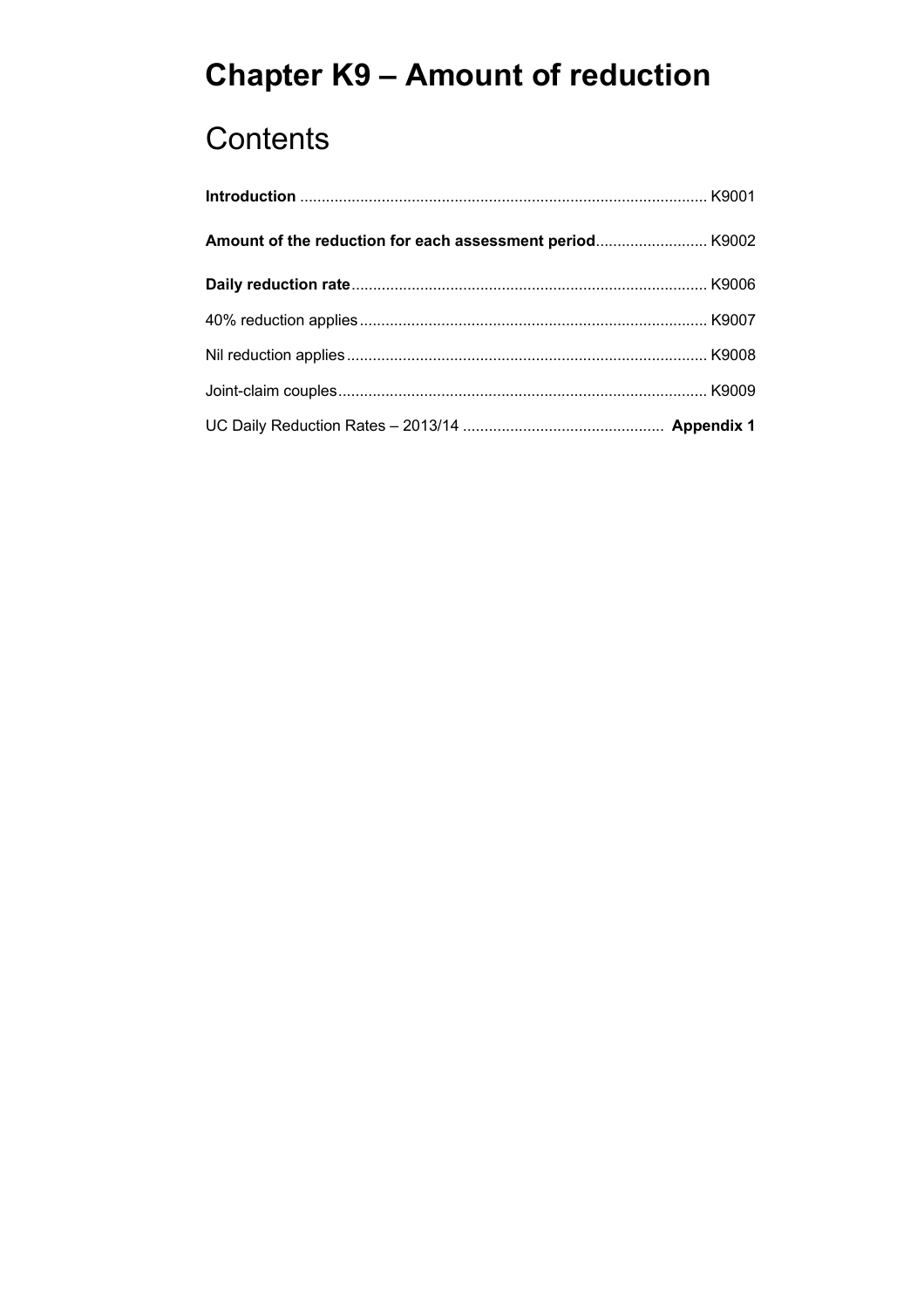## **Chapter K9: Amount of reduction**

### **Introduction**

- K 9001 This chapter provides guidance on the
	- 1. amount of reduction for each assessment period and
	- 2. daily reduction rate.

## Amount of the reduction for each assessment period

- K 9002 Where it is determined that an award of UC is to be reduced because of a sanctionable failure, the amount of the reduction for each assessment period in respect of which a reduction has effect is calculated as follows<sup>1</sup>
	- 1. take the number of days in
		- 1.1 the assessment period or
		- 1.2 if lower, in the total outstanding reduction period (see ADM Chapter K1 for quidance on the total outstanding reduction period)

suspended (for detailed guidance on the suspension of a reduction period see deducting any days in that assessment period for which the reduction is Chapter  $K8 - When$  reduction is to have effect)

- 2. multiply the number of days at 1. by the daily reduction rate (see K9006  $K9011)$
- 3. if necessary, adjust the amount at 2. so that it does not exceed
	- 3.1 the amount of the standard allowance applicable to the award or
	- 3.2 half the amount of that standard allowance in the case of a joint-claim where a determination to reduce the award applies only to one claimant and
- 4. deduct the amount produced from 2. and 3. from the amount of the award for the assessment period after any deduction has been made in accordance with the benefit cap.

Note 1: For detailed guidance on standard allowance see ADM Chapter E2 (Awards, benefit unit and maximum amounts) and ADM Chapter E5 (Benefit cap) for detailed guidance on benefit cap.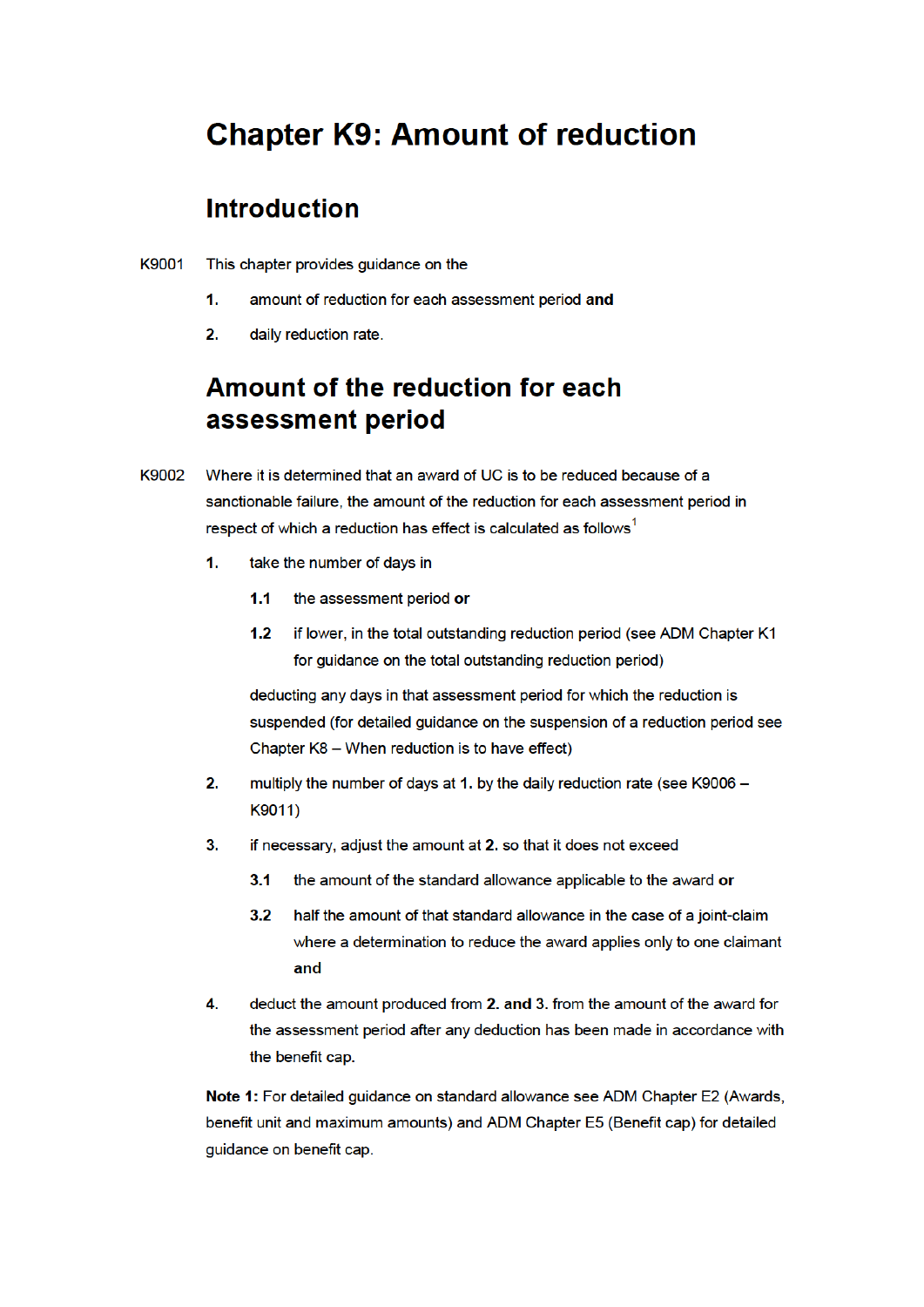the last day of the Assessment Period for which the award is being reduced. Note 2: The daily reduction amount used to calculate the reduction for an Assessment Period should reflect the claimant's conditionality and circumstances on

 $1$  UC Regs, reg  $110$ 

K 9003 - K 9005

## Daily reduction rate

K 9006 Unless K 9007 or K 9008 applies, the daily reduction rate is

- 1. an amount equal to the amount of the standard allowance that is applicable to the award
- 2.  $multipplied by 12 and$
- 3. divided by  $365^1$ .

See Appendix 1 for the daily reduction amounts for the year 2013/2014.

Note: The daily amount calculated is rounded down to the nearest 10 pence<sup>2</sup>.

 $1$  UC Regs, reg  $111$  (1);  $2$  reg  $111(4)$ 

#### **Example 1**

Brad is awarded UC from 13.3.14. His assessment period begins on the 13th of each month. On 26.3.14 the DM determines that Brad had no good reason for not imposed. complying with a work search requirement, and a 28 day reduction of UC is

The daily rate of reduction is £10.20 (see Appendix 1).

The first assessment period a reduction can be imposed is from 13.3.14.

28 days  $X \, \pounds 10.20$  (the daily reduction rate) = £285.60. The amount of the reduction is calculated as the total outstanding reduction period of

#### Example 2

On 29.4.14 Jamilla is sacked from her job due to misconduct. She claims UC on 30.4.14. On 19.5.14 the DM determines that Jamilla lost her job due to misconduct and imposes a reduction of 91 days for a first higher level failure.

Jamilla's assessment period begins on the 30th of each month. She is 23 years old.

The first assessment period a reduction can be imposed is from 30.4.14.

The daily rate of reduction is £8.10 (see Appendix 1).

period of 30 days x £8.10 (the daily reduction rate) = £243 reduction for the The amount of the reduction is calculated as the number of days in the assessment assessment period commencing on 30.4.14.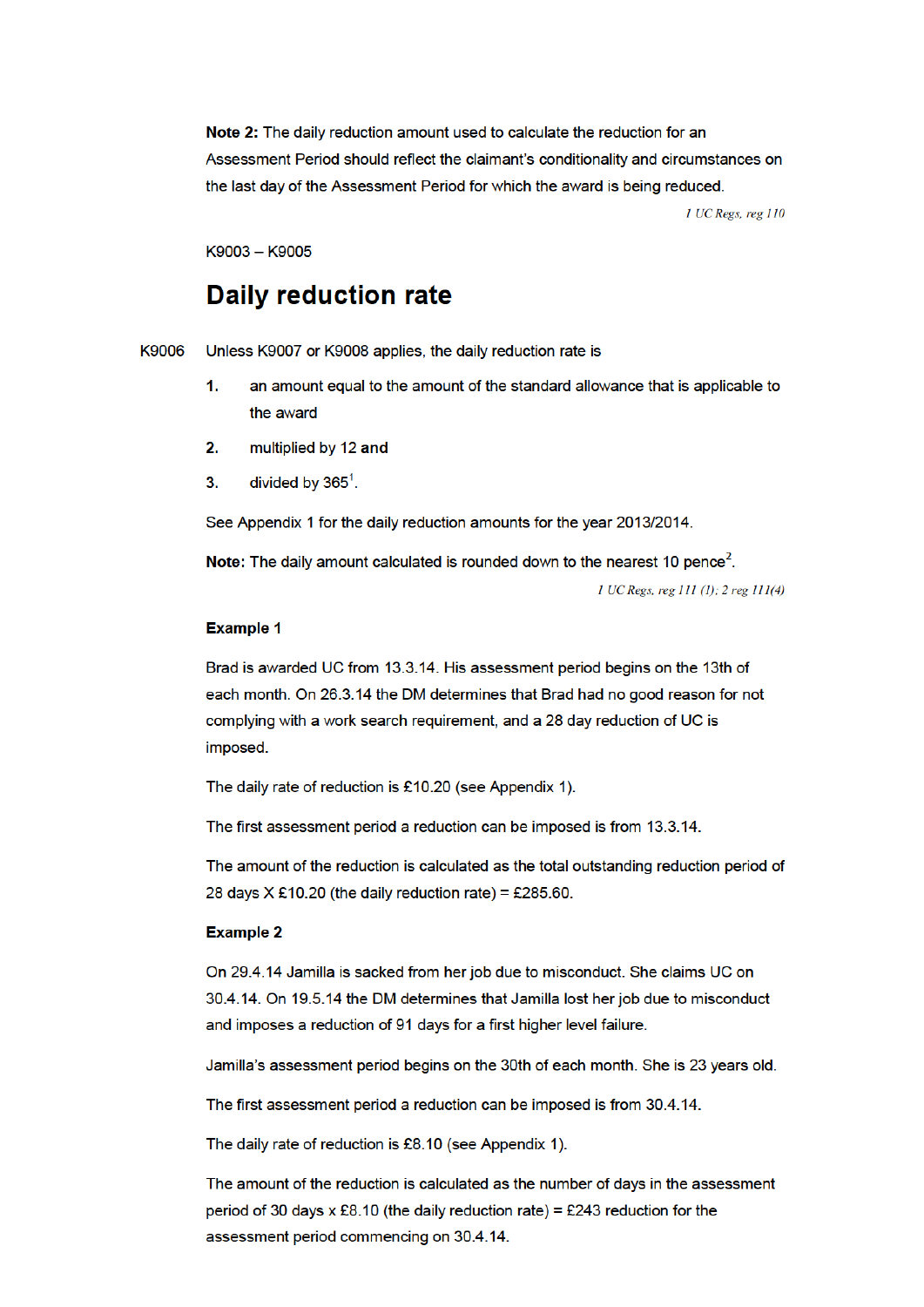For the next assessment period commencing on 30.5.14 the amount of the reduction is calculated as the number of days in the assessment period of 31 days x £8.10 (the daily reduction rate) =  $£251.10$ .

 this case is also the total outstanding reduction period) x £8.10 (the daily reduction For the next assessment period commencing on 30.6.14 the amount of the reduction is calculated as the number of days in the assessment period of 30 days (which in rate) =  $£243$ .

There will be no reduction in the following assessment period commencing on 30.7.14 as the full 91 days of the sanction has been served.

#### **Example 3**

Justin is aged 27 years, single and claims UC. His assessment period begins on the  $14<sup>th</sup>$  of each month.

On 6.11.14 the DM determines that Justin has failed without good reason to comply with a specified action as part of a work search requirement. Justin has no previous low level sanctionable failures, so the DM imposes a sanction of 6 days for the period of non-compliance and a further 7 days (fixed period) following compliance.

Justin already has a higher level sanction imposed on his UC award of 91days which still has 30 days outstanding. Therefore, the new total outstanding reduction period is 43 days as all sanctions run consecutively.

The daily reduction rate is £10.20 (see Appendix 1).

The amount of reduction is calculated as the number of days in the assessment period of 30 days  $x \pounds 10.20$  (the daily reduction rate) = £306 for the assessment period beginning on 14.11.14.

For the assessment period commencing on 14.12.14 the amount of reduction is calculated as the total outstanding reduction period of 13 days (i.e. the balance of days that remain to be served)  $x \pounds 10.20 = \pounds 132.60$ .

#### **Example 4**

Mary has a 182 day reduction period imposed on her UC from 6.1.15. Her assessment period begins on the  $6<sup>th</sup>$  of each month. On 15.4.15 a fraud penalty of 26 weeks is imposed on her claim to UC. The reduction period is suspended from 15.4.15 – 13.10.15. An 83 day reduction period will be imposed, which is the balance of the reduction period still to be served, from 14.10.15, the day after the fraud penalty ends.

The daily reduction rate is £10.20 (see Appendix 1).

When calculating the reduction period for the assessment period starting on 6.10.15, the number of days in the assessment period is 31 days minus 8 days for which the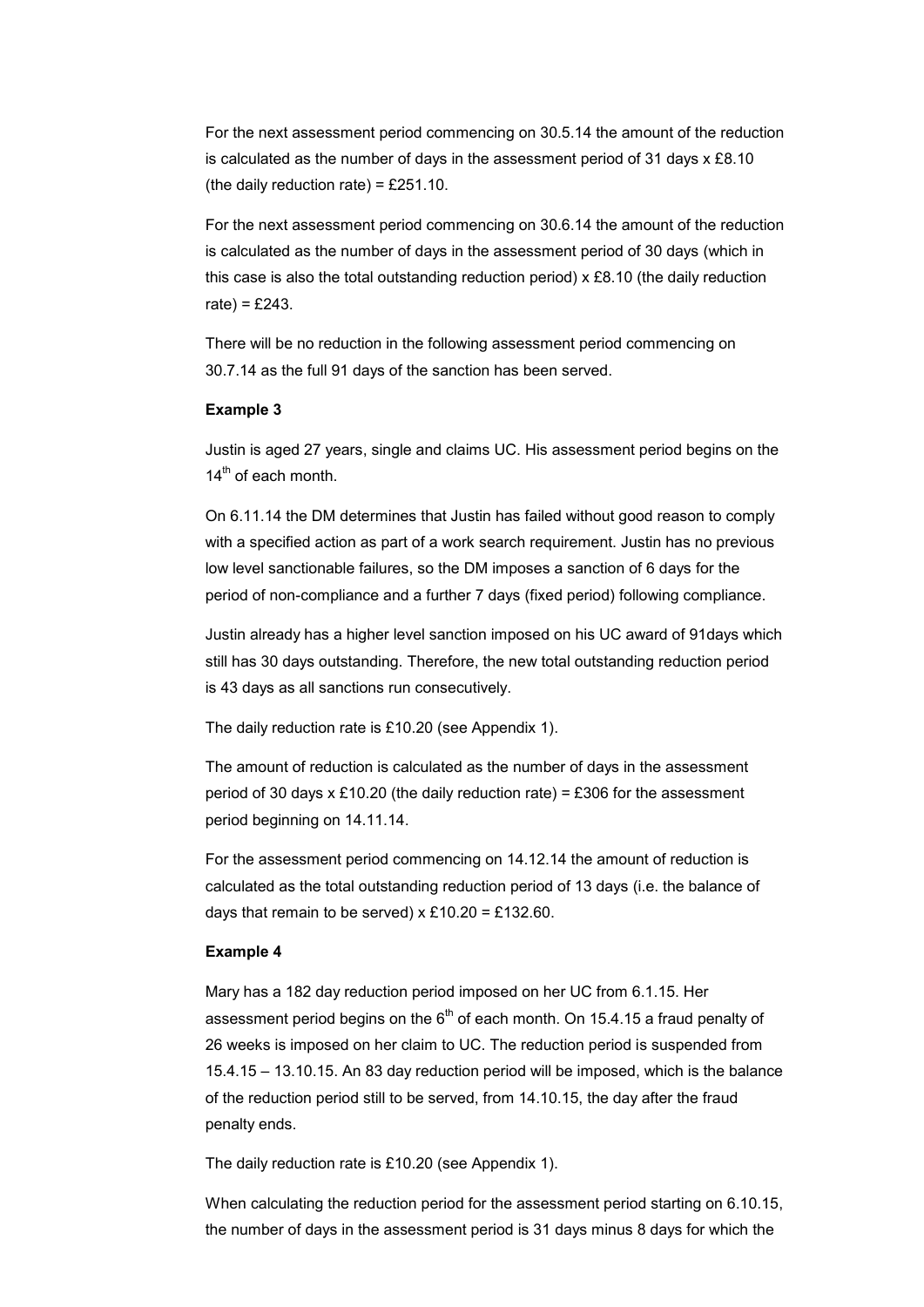reduction is suspended because of a fraud penalty = 23 days  $x \pounds 10.20$  (the daily reduction rate) =  $£234.60$ .

For the following assessment period commencing on 6.11.15, the amount of the reduction will be the number of days in the assessment period of 30 days  $x \pounds 10.20$ (the daily reduction rate) =  $£306$ .

reduction will be the total outstanding reduction period of 30 days (as this is lower than the number of days in the assessment period, i.e. 31 days) = 30 days  $x \text{£}10.20$ For the following assessment period commencing on 6.12.15, the amount of the (the daily reduction rate) =  $£306$ .

#### 40% reduction applies

- assessment period the claimant is K 9007 The daily reduction rate is 40% of the rate set out in K 9006 if at the end of the
	- **1.** aged 16 or 17<sup>1</sup> or
	- 2. subject to no work-related requirements because they are
		- 2.1 a responsible carer for a child under the age of 1 or
		- 2.2 an adopter or responsible foster parent of a child under the age of 1 or
		- **2.3** within 11 weeks before or 15 weeks after confinement<sup>2</sup> or
	- 3. subject to WFI's only<sup>3</sup> (i.e. they are subject to a lowest level sanction).

See Appendix 1 for the daily reduction amounts for the year 2013/2014.

Note 1: The daily amount calculated is rounded down to the nearest 10 pence<sup>4</sup>.

Note 2: For detailed guidance on work-related requirements see Chapter J3 (Workrelated requirements) and for WFI's see Chapter K6 (Lowest level sanctions).

1 UC Regs, reg 111(2)(a); 2 reg 111(2)(b); 3 reg 111 (2)(c); 4 reg 111(4)

#### **Example**

Maisie is entitled to UC, and is aged 17. On 16.7.14 Maisie fails to apply for a job vacancy and on 13.8.14 the DM determines it is a failure without good reason and a 14 day reduction to her UC is imposed as this is Maisie's first higher level sanctionable failure.

rate will be £3.20 (see Appendix 1). Maisie's assessment period runs from the 6th of each month. The daily reduction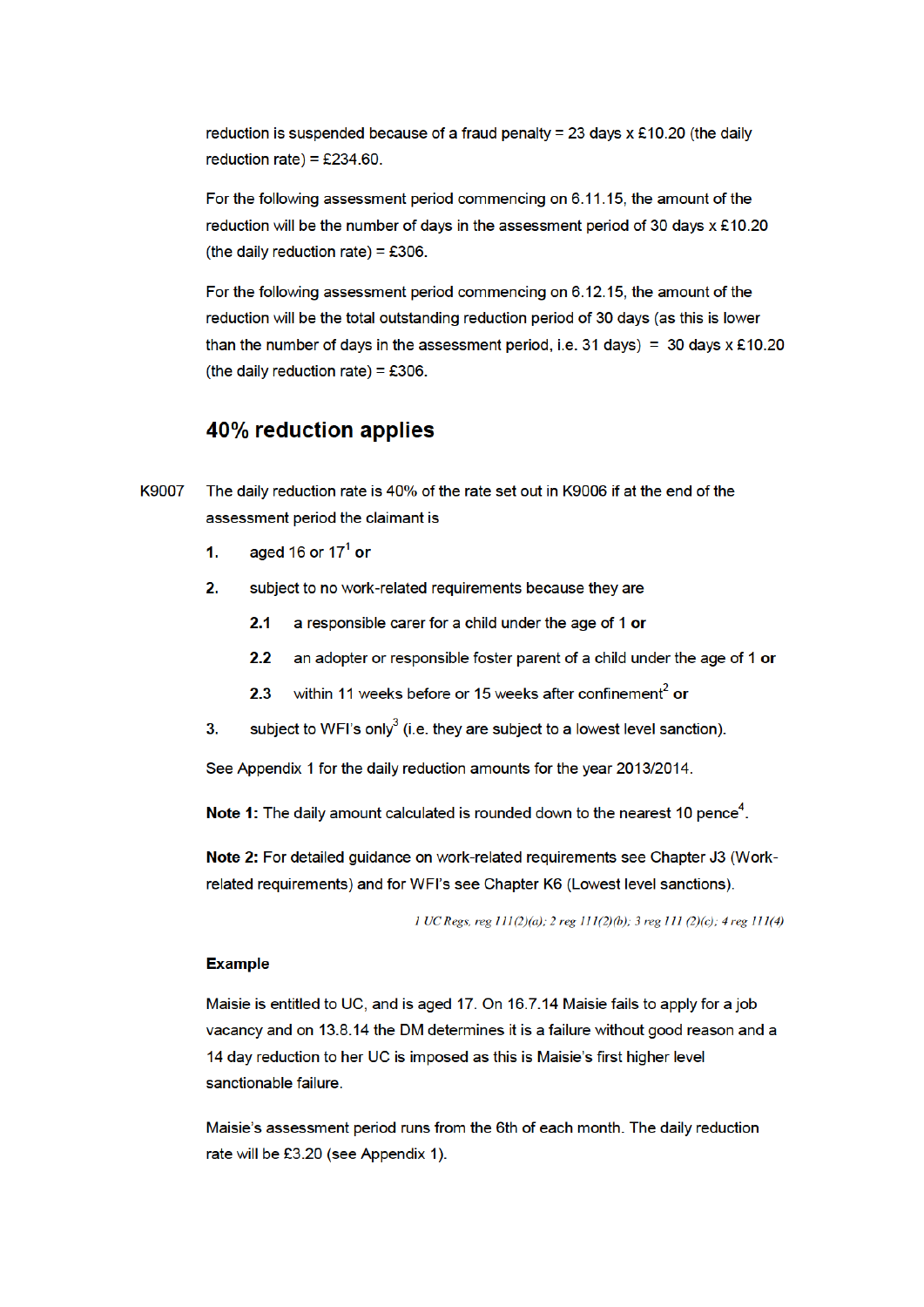reduction rate) = £44.80. The amount of the reduction to be deducted for the assessment period from 6.8.14 is calculated as the total outstanding reduction period of 14 days  $x \, \text{\pounds}3.20$  (the daily

# reduction rate) = £44.80.<br>**Nil reduction applies**

subject to no work-related requirements because they have LCW and LCWRA $^1$ . K 9008 The daily reduction rate is nil if at the end of the assessment period the claimant is

> Note 1: This does not apply where the claimant just has LCW. A claimant has to have both LCW and LCWRA in order for a nil reduction to apply.

Note 2: For detailed guidance on work-related requirements see Chapter J3 (Workrelated requirements) and Chapter K6 (Lowest level sanctions) for guidance on lowest level sanctions.

 $1$  UC Regs, reg  $111(3)$ 

#### Joint-claim couples

K 9009 In the case of joint-claim couples

- the daily reduction rate as per K9006 K9008 and 1. each joint claimant is considered individually for the purposes of determining
- 2. half of any applicable rate is applied to each joint claimant accordingly<sup>1</sup>.

See Appendix 1 for the daily reduction amounts for the year 2013/2014.

Note: The daily amount calculated is rounded down to the nearest 10 pence.

 $1$  UC Regs, reg  $111(5)$ ; 2 reg  $111(4)$ 

#### **Example 1**

couple. Both are aged over 25 years. Carlo lives with his partner Camilla and they are entitled to UC as a joint-claim

- compliance plus a fixed period sanction of 14 days as this is Camilla's 2nd low level Camilla has LCW and is in the work preparation group. On 6.10.14 Camilla has a low-level sanction imposed for a failure to attend a WFI on 16.9.14. On 22.9.14 she complied with the requirement to attend a WFI. A sanction is imposed for 6 days non sanctionable failure. The total outstanding reduction period is 20 days.

The UC assessment period starts on the 20th of each month.

The daily reduction rate is £8.00 (see Appendix 1).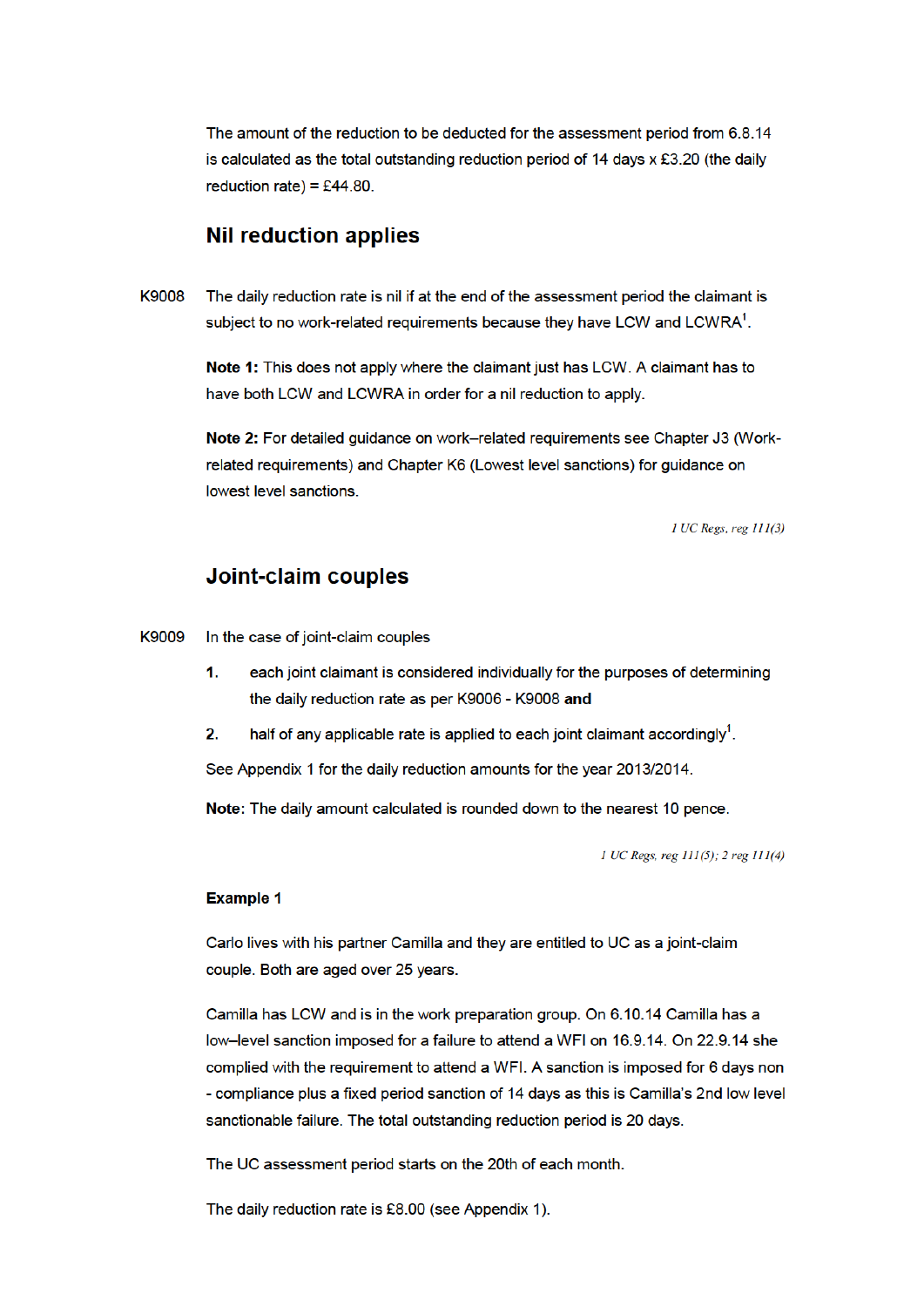The amount of the reduction to be deducted for the assessment period from 20.9.14 is calculated as the total outstanding reduction period of 20 days x £8 (the daily reduction rate) =  $£160$ .

#### **Example 2**

6th of each month. Sasha lives with her partner Duncan and they claim UC as a joint-claim couple. Duncan is aged 24 and Sasha is aged 22. The UC assessment period starts on the

6th of each month.<br>A sanction is already imposed on the award of UC for a higher level failure. Duncan days was imposed from 6.8.13 – 4.11.13. failed without good reason to apply for a job vacancy and a reduction period of 91

On 17.9.13 Sasha fails to participate in an interview as required and re-complies on 21.9.13. The DM decides Sasha had no good reason for the failure and imposes an 11 day reduction period (i.e. 4 days of non-compliance + a fixed period sanction of 7 days for a first lower level failure).

The amount of the reduction to be deducted for the assessment period on the jointclaim from 6.9.13 is calculated as follows:

the daily reduction rate where both members of the joint-claim couple aged  $18 - 24$ are sanctioned is £6.30 each (see Appendix 1)

the total outstanding reduction period of 11 days in respect of Sasha is 11days X  $£6.30 = £69.30$ 

 the number of days in the assessment period in respect of Duncan is 30 days x £6.30 = £189

total reduction =  $£258.30$ .